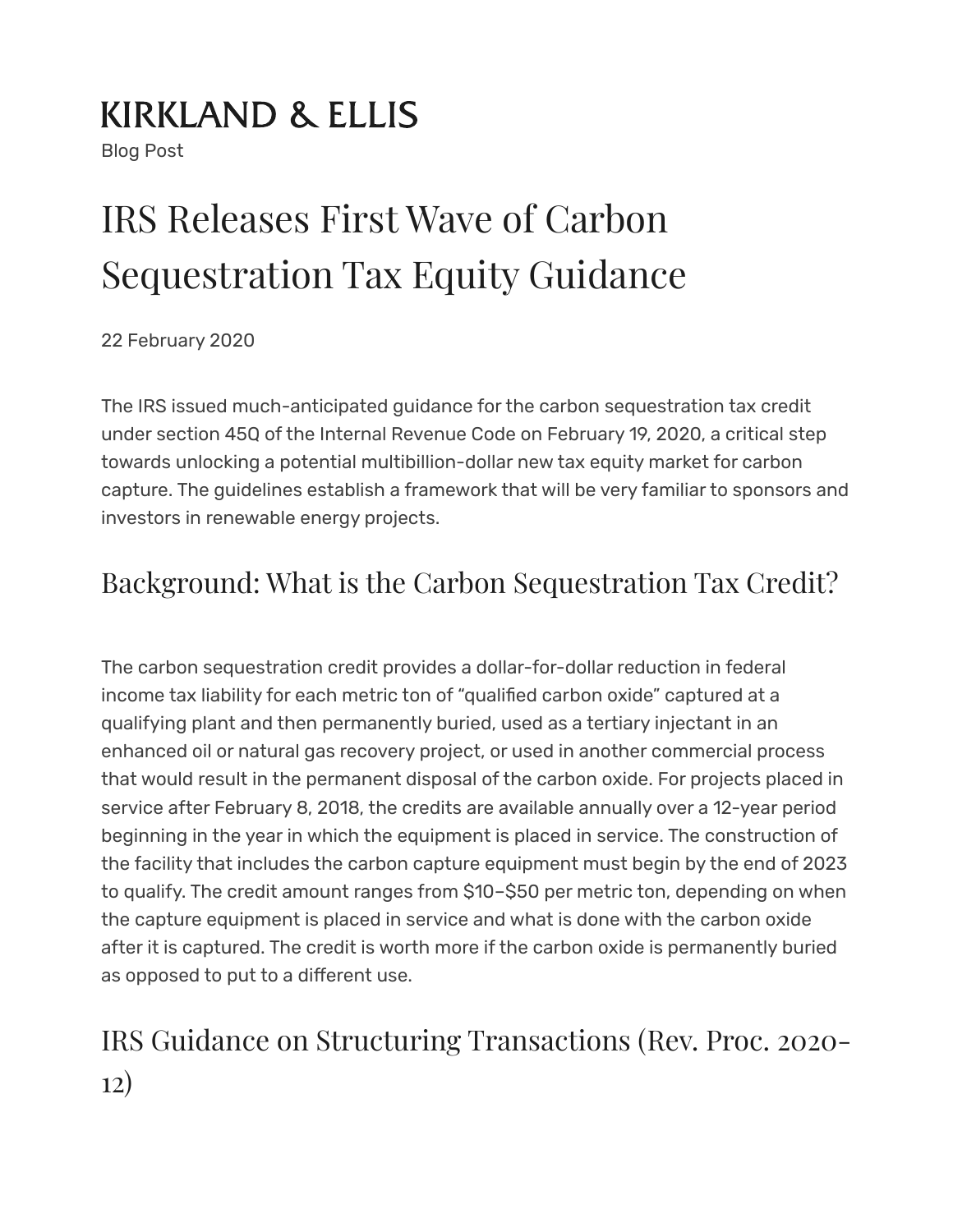The first set of guidance is [Rev. Proc. 2020-12](https://www.irs.gov/pub/irs-drop/rp-20-12.pdf), which sets up a safe harbor framework for how tax equity transactions should be structured to ensure that the tax equity investor will be entitled to claim the credit. The general structure is very similar to existing guidance for partnership flips for wind transactions that the IRS released in Rev. Proc. 2007-65. Rev. Proc. 2020-12 also borrows a few ideas from tax guidance for historic tax credit transactions in Rev. Proc. 2014-12.

Under the guidance, carbon sequestration transactions will take the form of a "partnership flip" that is common in the U.S. renewables market. In such transactions, a tax equity investor is typically allocated 99% of the tax benefits and a negotiated portion of the cash until the tax equity investor reaches a target yield. Once that occurs, the tax equity investor's share of tax items will decrease (but not below 5%), along with its share of cash.

The guidance discusses a number of factors that must be present in order for the allocation of tax credits to be respected. The factors are similar to the wind guidance, with a handful of key differences. One difference is that up to 50% of the tax equity investor's commitment can be contingent on project performance or other factors. These performance-based payments are commonly referred to as "paygo" contributions. The wind guidance limited paygo contributions to 25% of the total commitment. Another key distinction is that sponsors are not permitted to have a call option, but a put option to require sponsors to buy the investor interest is allowed, as long as the option is not more than fair market value at the time of exercise. (This is consistent with historic tax credit guidance, but is the exact opposite of the wind guidance, which prohibits puts but allows sponsor call options that are exercisable at fair market value.)

#### IRS Guidance on when Projects Have "Begun Construction" (Notice 2020-12)

The second set of guidance the IRS released is in [Notice 2020-12,](https://www.irs.gov/pub/irs-drop/n-20-12.pdf) which provides rules for when carbon sequestration projects are deemed to have "begun construction." Carbon sequestration projects must begin before the end of 2023 to qualify for credits. Here the rules are also very similar to existing rules for renewables projects.

Construction begins when a taxpayer either performs physical work of a significant nature or incurs 5% of the total cost of a project. There are a number of nuances to these general rules, but it is helpful that the IRS has decided to incorporate guidance that is familiar for existing tax equity investors for renewables — many of whom have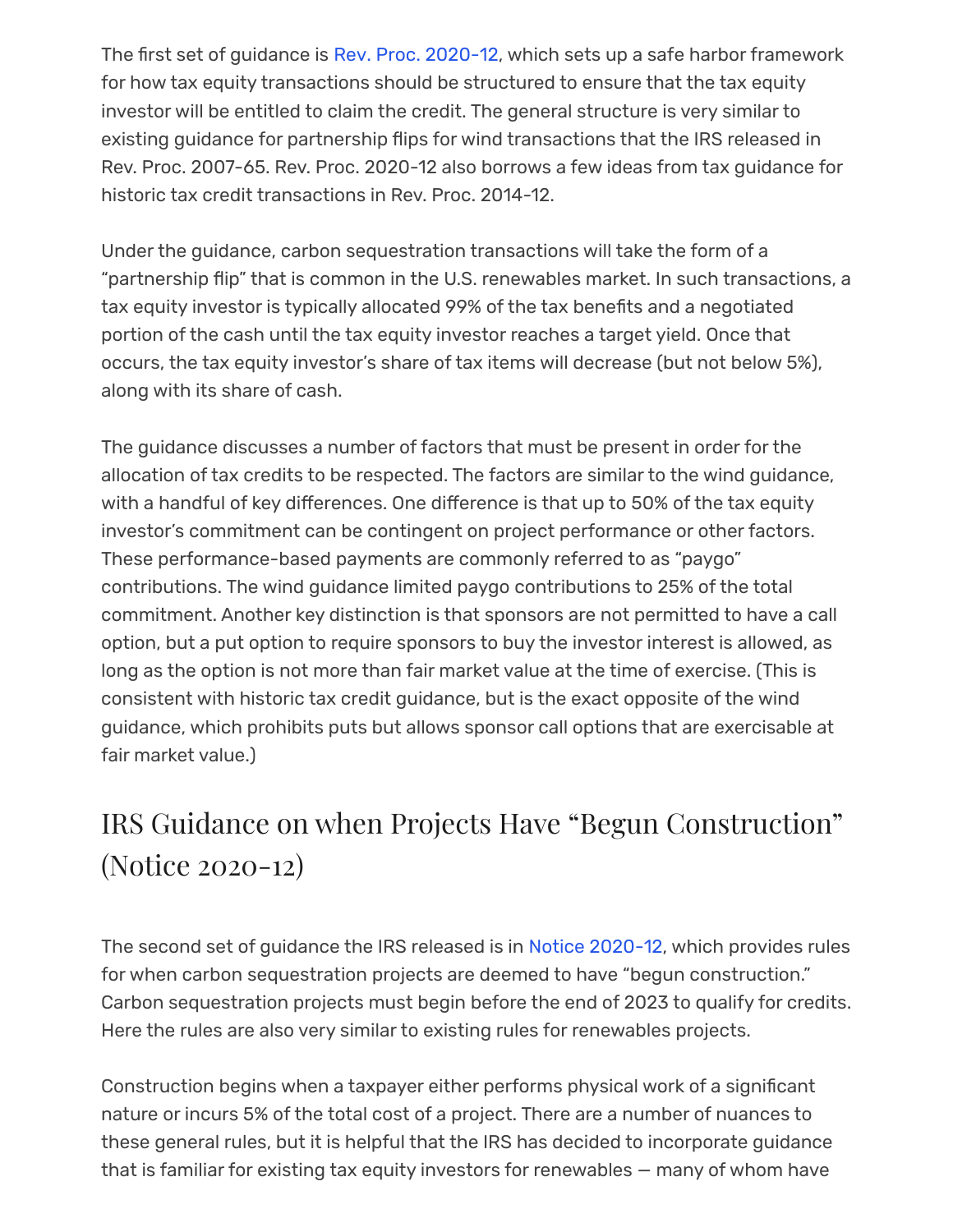spent years analyzing detailed fact patterns on start of construction and are familiar with the existing guidance.

#### Open Questions

The guidance does not address a number of open questions about how the carbon sequestration credit is supposed to work. The recapture rules will require some clarification and there is also a lack of guidance on the mechanics of how the owner of the carbon capture equipment may transfer the credit to the entity that is disposing of the carbon oxide.

It is also unclear whether the tax equity partnership will need a cash income stream to support the allocation of the credits. The general market approach in renewables transactions is that tax equity investors should receive some amount of cash in addition to tax benefits so that the transaction has economic substance. However, there is language in Rev. Proc. 2020-12 suggesting that there may be circumstances in which the tax equity partnership would not be required to receive cash revenues from its carbon capture activities.

#### Next Steps

Despite these open questions, the release of this first tranche of guidance is a significant first step towards establishing this nascent market. Sponsors and investors can now explore financing opportunities with confidence about how the transaction should be structured.

We encourage you to bookmark this blog for further updates on carbon sequestration tax credit guidance, or read our *Kirkland Alerts* with more in-depth analysis of the guidance's [tax equity structuring considerations](https://www.kirkland.com/publications/kirkland-alert/2020/03/irs-tax-equity-structuring-guidance-carbon-capture) and [start of construction rules.](https://www.kirkland.com/publications/kirkland-alert/2020/03/irs-construction-rules-for-carbon-capture)

**[Read more insights on Kirkland's Energy & Infrastructure blog.](https://www.kirkland.com/content/energy-and-infrastructure-blog)**

#### Author

[Scott W. Cockerham](https://www.kirkland.com/lawyers/c/cockerham-scott-w)